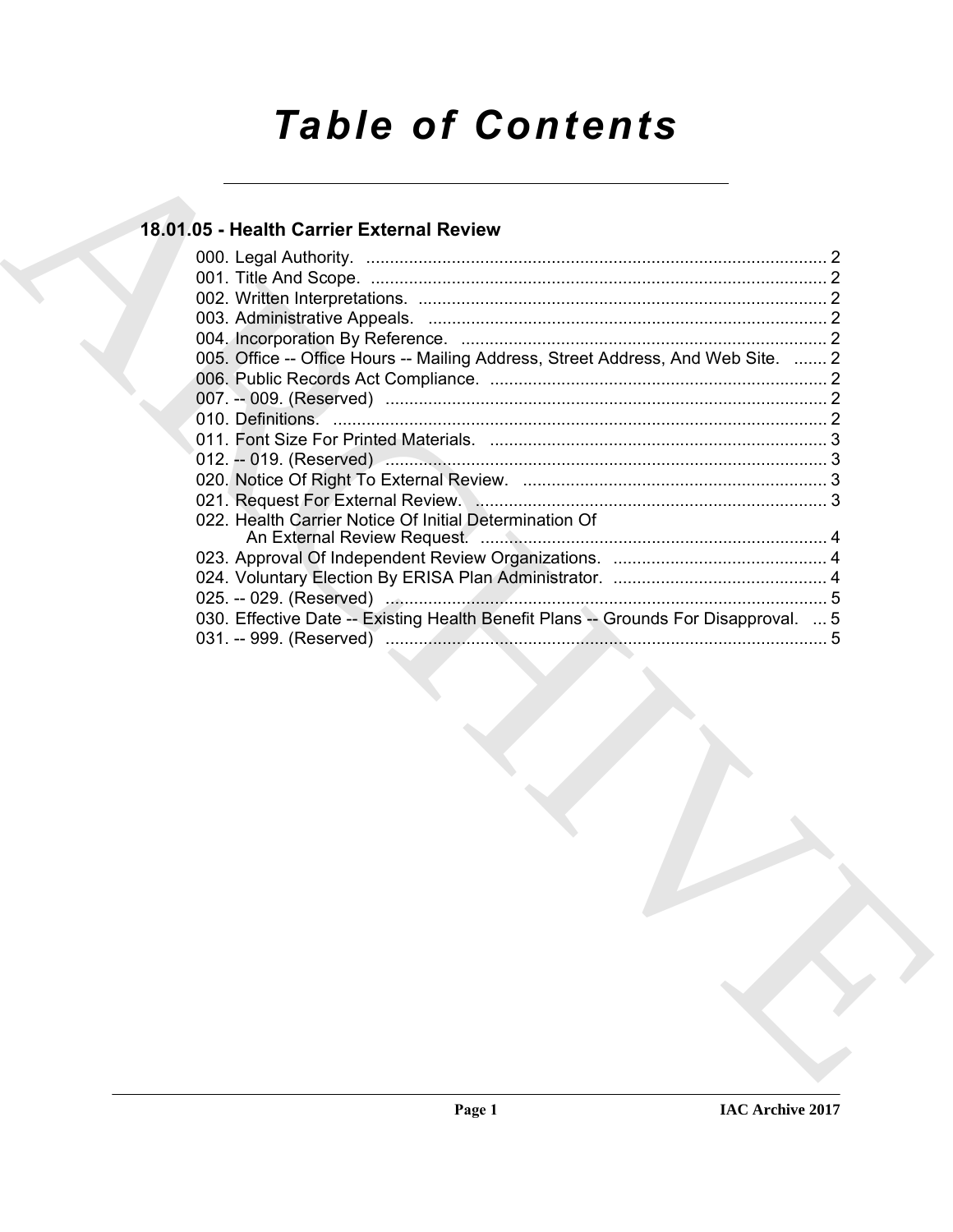#### **IDAPA 18 TITLE 01 CHAPTER 5**

# **18.01.05 - HEALTH CARRIER EXTERNAL REVIEW**

#### <span id="page-1-1"></span><span id="page-1-0"></span>**000. LEGAL AUTHORITY.**

# <span id="page-1-2"></span>**001. TITLE AND SCOPE.**

#### <span id="page-1-3"></span>**002. WRITTEN INTERPRETATIONS.**

#### <span id="page-1-4"></span>**003. ADMINISTRATIVE APPEALS.**

#### <span id="page-1-5"></span>**004. INCORPORATION BY REFERENCE.**

# <span id="page-1-6"></span>**005. OFFICE -- OFFICE HOURS -- MAILING ADDRESS, STREET ADDRESS, AND WEB SITE.**

#### <span id="page-1-7"></span>**006. PUBLIC RECORDS ACT COMPLIANCE.**

#### <span id="page-1-8"></span>**007. -- 009. (RESERVED)**

#### <span id="page-1-12"></span><span id="page-1-11"></span><span id="page-1-10"></span><span id="page-1-9"></span>**010. DEFINITIONS.**

| <b>CHAPTER 5</b>                        |                                                                                                                                                                                                                                                                                                                                                                                                       |                |  |
|-----------------------------------------|-------------------------------------------------------------------------------------------------------------------------------------------------------------------------------------------------------------------------------------------------------------------------------------------------------------------------------------------------------------------------------------------------------|----------------|--|
|                                         | 18.01.05 - HEALTH CARRIER EXTERNAL REVIEW                                                                                                                                                                                                                                                                                                                                                             |                |  |
| 000.<br>59, Idaho Code.                 | LEGAL AUTHORITY.<br>This rule is promulgated and adopted pursuant to the authority vested in the director under Title 41, Chapters 2 and                                                                                                                                                                                                                                                              | $(4-7-11)$     |  |
| 001.                                    | TITLE AND SCOPE.                                                                                                                                                                                                                                                                                                                                                                                      |                |  |
| 01.                                     | Title. This rule shall be cited in full as Idaho Department of Insurance Rule IDAPA 18.01.05,<br>"Health Carrier External Review."                                                                                                                                                                                                                                                                    | $(4-7-11)$     |  |
| 02.<br>Code.                            | Scope. This rule sets forth uniform requirements to be followed by health carriers and independent<br>review organizations in implementing external review procedures in accordance with Title 41, Chapter 59, Idaho                                                                                                                                                                                  | $(4-7-11)$     |  |
| 002.<br>district office of this agency. | <b>WRITTEN INTERPRETATIONS.</b><br>In accordance with Section 67-5201(19)(b)(iv), Idaho Code, this agency may have written statements that pertain to<br>the interpretation of the rules of the chapter, or to the documentation of compliance with the rules of this chapter.<br>These documents will be available for public inspection and copying at cost in the main office and each regional or | $(4-7-11)$     |  |
| 003.<br>the Attorney General."          | <b>ADMINISTRATIVE APPEALS.</b><br>All administrative appeals shall be governed by Title 41, Chapter 2, Idaho Code, and the Idaho Administrative<br>Procedure Act, Title 67, Chapter 52, Idaho Code, and IDAPA 04.11.01, "Idaho Rules of Administrative Procedure of                                                                                                                                   | $(4-7-11)$     |  |
| 004.                                    | <b>INCORPORATION BY REFERENCE.</b><br>No documents are incorporated by reference.                                                                                                                                                                                                                                                                                                                     | $(4-7-11)$     |  |
| 005.                                    | <b>OFFICE -- OFFICE HOURS -- MAILING ADDRESS, STREET ADDRESS, AND WEB SITE.</b>                                                                                                                                                                                                                                                                                                                       |                |  |
| 01.<br>and legal holidays.              | <b>Office Hours</b> . The Department of Insurance is open from 8 a.m. to 5 p.m. except Saturday, Sunday                                                                                                                                                                                                                                                                                               | $(4-7-11)$     |  |
| 02.<br>83720, Boise, ID 83720-0043.     | Mailing Address. The department's mailing address is: Idaho Department of Insurance, P.O. Box                                                                                                                                                                                                                                                                                                         | $(4-7-11)$     |  |
| 03.<br>83720-0043.                      | Street Address. The principal place of business is 700 West State Street, 3rd Floor, Boise, Idaho                                                                                                                                                                                                                                                                                                     | $(4 - 7 - 11)$ |  |
| 04.                                     | Web Site Address. The department's website is http://www.doi.idaho.gov.                                                                                                                                                                                                                                                                                                                               | $(4 - 7 - 11)$ |  |
| 006.<br>Chapter 1, Idaho Code.          | PUBLIC RECORDS ACT COMPLIANCE.<br>Any records associated with these rules are subject to the provisions of the Idaho Public Records Act, Title 74,                                                                                                                                                                                                                                                    | $(4-7-11)$     |  |
| $007. - 009.$                           | (RESERVED)                                                                                                                                                                                                                                                                                                                                                                                            |                |  |
| 010.                                    | DEFINITIONS.<br>As used in this rule, the following terms shall have the following meanings.                                                                                                                                                                                                                                                                                                          | $(4-7-11)$     |  |
| 01.                                     | Covered Person. A person as defined in Section 41-5903, Idaho Code.                                                                                                                                                                                                                                                                                                                                   | $(4 - 7 - 11)$ |  |
| 02.                                     | Director. The director of the Idaho Department of Insurance.                                                                                                                                                                                                                                                                                                                                          | $(4-7-11)$     |  |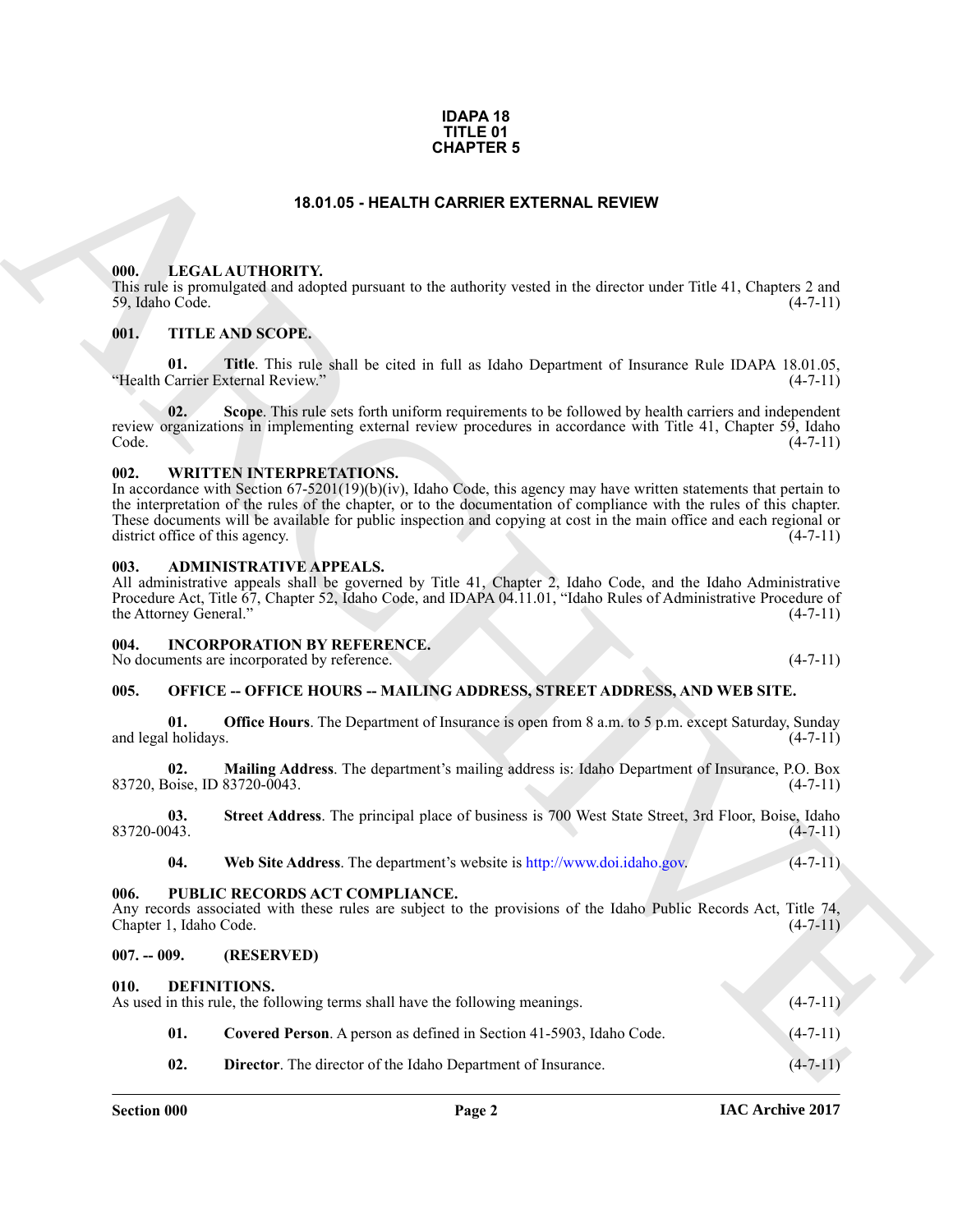**03. Health Benefit Plan**. A plan as defined in Section 41-5903, Idaho Code, and subject to Section 41- 5904, Idaho Code.

<span id="page-2-6"></span><span id="page-2-5"></span><span id="page-2-4"></span>**04. Health Carrier**. An entity as defined in Section 41-5903, Idaho Code. (4-7-11)

**05. URAC**. The nationally recognized private health care accreditation organization based in Washington, D.C., that accredits independent review organizations. The website for URAC is http://www.urac.org.

 $(4 - 7 - 11)$ 

# <span id="page-2-7"></span><span id="page-2-0"></span>**011. FONT SIZE FOR PRINTED MATERIALS.**

Pertinent text of all printed materials required to be filed with the Director under Title 41, Chapter 59, Idaho Code, or required by this rule, including, but not limited to, notices, disclosure forms and contract forms, is required to be formatted using at least a ten (10) point font. formatted using at least a ten  $(10)$  point font.

# <span id="page-2-1"></span>**012. -- 019. (RESERVED)**

# <span id="page-2-9"></span><span id="page-2-8"></span><span id="page-2-2"></span>**020. NOTICE OF RIGHT TO EXTERNAL REVIEW.**

**Bester of Francesco Control Research Control Research 1980. Research Control Research Control Research 1980**<br>
ARCHIVES CONTROL RESEARCH THE A Applies at defined in Securities (1980), backing control and securities (47-**01. Disclosure to Covered Persons**. Each health carrier must provide a summary description of external review procedures in or attached to the policy, certificate, membership booklet, outline of coverage or other evidence of coverage the health carrier provides to covered persons. Health carriers must use the summary description in Appendix A or one that in the discretion of the Director is substantially identical. This summary description in Appendix A has been approved by the Director as meeting the requirements of Section 41-5916, Idaho Code, and this rule. Health carriers must submit summary description forms to the Director for review. (3-29-12)

<span id="page-2-10"></span>**02. Notice to Covered Person**. When a health carrier sends written notice to a covered person of a final adverse benefit determination, the health carrier must send written notice at the same time of the covered person's right to request an external review. (3-29-12) person's right to request an external review.

The written notice of the covered person's right to request an external review must use the form set forth in Appendix B or one that in the discretion of the Director is substantially identical. The notice form in Appendix B has been approved by the Director as meeting the requirements of Section 41-5905, Idaho Code, and this rule. Health carriers must submit notice forms to the Director for review. (3-29-12)

**b.** The written notice sent by the health carrier as required by this subsection must include an authorization form to disclose protected health information in compliance with the federal regulation 45 CFR section 164.508. The authorization forms in Appendix C-1 and C-2 have been approved by the Director as meeting the requirements of Section 41-5905, Idaho Code, and this rule and health carriers must use these forms or ones that in the discretion of the Director are substantially identical. Health carriers must submit authorization forms to the Director for review. (3-29-12) Director for review.

#### <span id="page-2-11"></span><span id="page-2-3"></span>**021. REQUEST FOR EXTERNAL REVIEW.**

<span id="page-2-14"></span>**01. Request Form**. The form for a covered person to request an external review will be available from returnent and will be posted on the department's web site.  $(4-7-11)$ the department and will be posted on the department's web site.

<span id="page-2-13"></span>**02.** Authorization Form. The covered person's request for an external review must include an authorization form to disclose protected health information required in Paragraph 020.02.b. The department will not act on an external review request until the department receives the applicable form completed by the covered person<br>or the covered person's authorized representative. or the covered person's authorized representative.

<span id="page-2-12"></span>**03. Appointment of an Authorized Representative**. A covered person may name another person, including the treating health care provider, to act as the covered person's authorized representative for an external review request.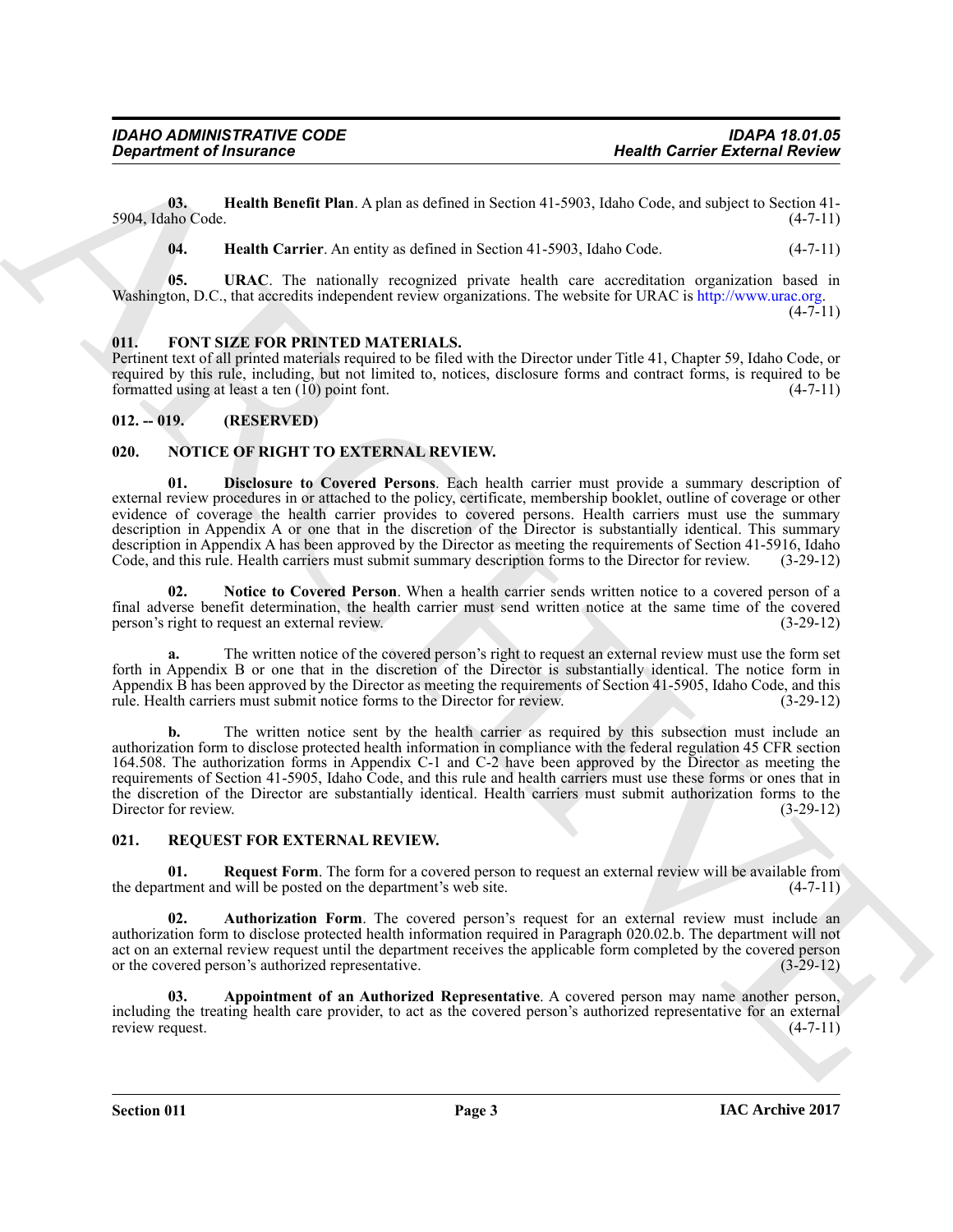#### <span id="page-3-10"></span><span id="page-3-0"></span>**022. HEALTH CARRIER NOTICE OF INITIAL DETERMINATION OF AN EXTERNAL REVIEW REQUEST.**

Health carriers must use the form set forth in Appendix D or one that in the discretion of the Director is substantially identical for notice of initial determination by a health carrier for a standard external review required by Section 41- 5908, Idaho Code, and for an expedited external review required by Section 41-5909, Idaho Code. Health carriers must submit notice forms to the Director for review. (3-29-12)

# <span id="page-3-3"></span><span id="page-3-1"></span>**023. APPROVAL OF INDEPENDENT REVIEW ORGANIZATIONS.**

<span id="page-3-4"></span>**Accreditation**. An independent review organization must be accredited by a nationally recognized private accrediting entity in order for the independent review organization to be approved to perform reviews under Title 41, Chapter 59, Idaho Code, and this rule. As of the effective date of this rule, URAC is the only such entity. The Director may later designate other such entities that meet the department's standards set by law and this rule.(4-7-11)

<span id="page-3-5"></span>**02. Application Required for Registration**. Independent review organizations must apply to the department and pay the applicable fees as set forth at IDAPA 18.01.44, "Schedule of Fees, Licenses and Miscellaneous Charges," to be registered to perform external reviews. The application for registration is posted on the department's web site. The application must include the independent review organization's schedule of costs and fees for performing external reviews. (4-7-11)

<span id="page-3-6"></span>**03. Comment Period on Applications**. If the Director receives written comments during the forty-two (42) day comment period on an application or reapplication by an independent review organization, the Director may choose to provide those comments to the independent review organization in any approval or denial of the application or reapplication.  $(4-7-11)$ 

**04. Renewal**. Registration as an independent review organization shall continue until two (2) years from the date of approval of the most recent registration except as provided in Subsections 023.05 and 023.06 below. Registration may be renewed by payment of the applicable renewal fee as set forth at IDAPA 18.01.44, "Schedule of Fees, Licenses and Miscellaneous Charges." (4-7-11) Fees, Licenses and Miscellaneous Charges."

# <span id="page-3-8"></span><span id="page-3-7"></span>**05.** Notice to Director. (4-7-11)

**a.** An independent review organization must notify the Director in writing within thirty (30) days of the date the independent review organization is no longer accredited by a nationally recognized private accrediting entity or no longer satisfies the minimum requirements established under Title 41, Chapter 59, Idaho Code and this rule. (4-7-11)

<span id="page-3-9"></span>**b.** Any change in the independent review organization's schedule of costs and fees for performing external reviews must be submitted to the Director at least sixty (60) days before the effective date of the change. No such change may be applied to an external review being performed by the independent review organization at the time the change would otherwise take effect. (4-7-11) time the change would otherwise take effect.

**Prophetic of Francesco CALICA CONTRACTES (FRANCHIVEN AND CONTRACTES (FRANCHIVEN AND ACTEURATION CONTRACTES (FRANCHIVEN AND ACTEURATION CONTRACTES (FRANCHIVEN AND ACTEURATION CONTRACTES (FRANCHIVEN AND ACTEURATION CONTRAC 06. Termination of Approval**. The Director may immediately terminate approval of an independent review organization if the independent review organization is no longer accredited by a nationally recognized private accrediting entity or if the independent review organization no longer satisfies the requirements of Title 41, Chapter 59, Idaho Code and this rule. Notice of termination will be in writing to the independent review organization and such organization will be deleted from the list of organizations approved to perform external reviews. If the independent review organization is performing an external review at the time of termination, the independent review organization must cease performing that review and immediately forward all information and documentation to the Director.

 $(4 - 7 - 11)$ 

# <span id="page-3-11"></span><span id="page-3-2"></span>**024. VOLUNTARY ELECTION BY ERISA PLAN ADMINISTRATOR.**

<span id="page-3-12"></span>**01.** Written Notice and Compliance. If a single employer self-funded ERISA employee benefit plan administrator or designee voluntarily elects to comply with Title  $\hat{4}$ 1, Chapter 59, Idaho Code, the administrator or designee must: (3-29-12) designee must: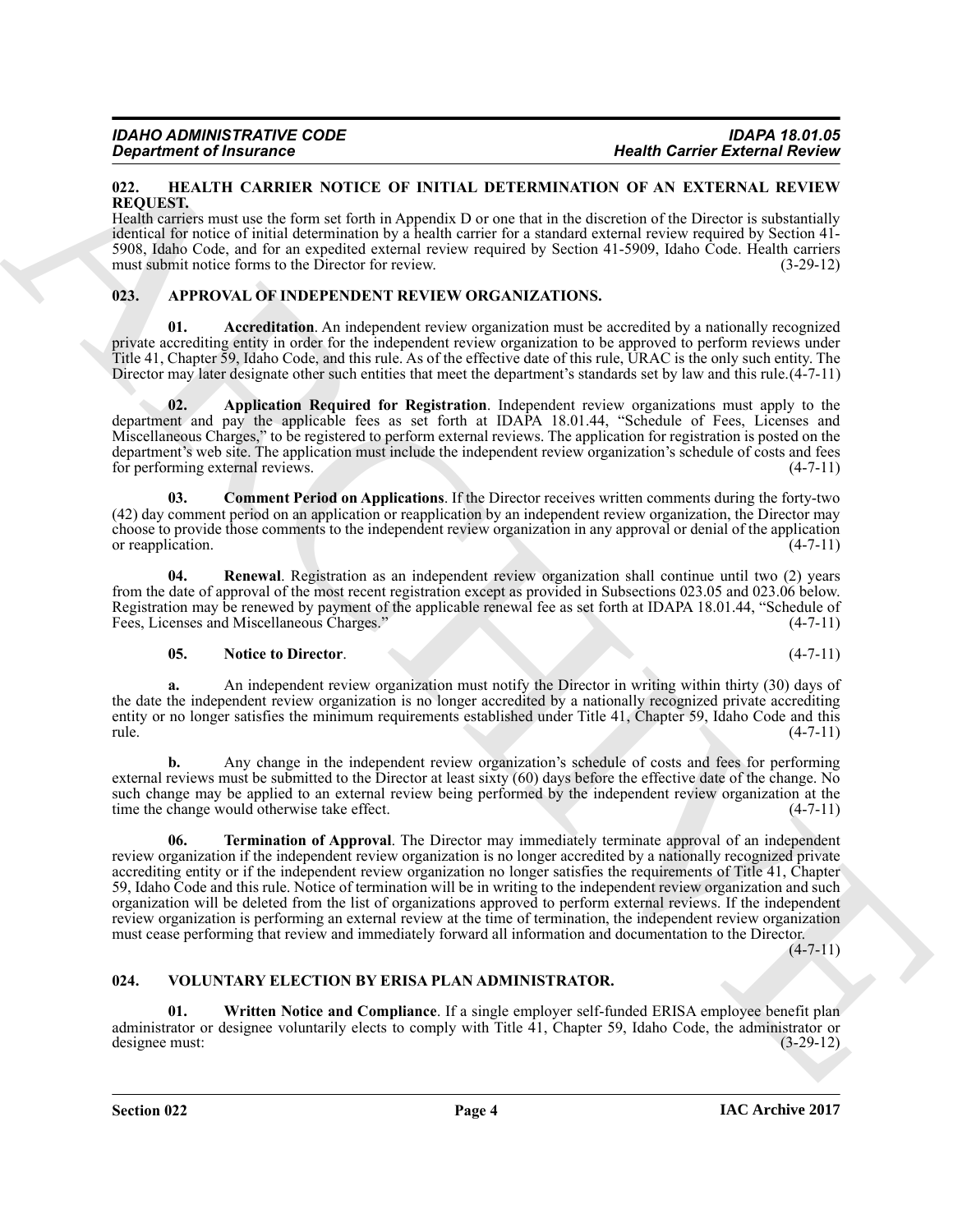# *IDAHO ADMINISTRATIVE CODE IDAPA 18.01.05*

**a.** Provide timely and appropriate written notice to the Director of such election. The written notice must include the name of the administrator or designee, the contact name and title of the person to receive correspondence for the administrator or designee, that person's email address, voice and facsimile numbers, and the name of the employer or plan; (3-29-12)

**b.** Provide written notice to the plan beneficiary of any final adverse benefit determination and of the beneficiary's right to an external review pursuant to Title 41, Chapter 59, Idaho Code, as required by Subsection  $020.02$  of this rule; and  $(3-29-12)$ 

**c.** Comply with all other provisions of Title 41, Chapter 59, Idaho Code, and this rule, as if it were a health carrier, except the administrator or designee is not required to submit for the Director's review the forms attached to this rule as appendices. (3-29-12) attached to this rule as appendices.

<span id="page-4-9"></span><span id="page-4-8"></span>**02. Single Plan Beneficiary**. The written notice to the Director required in Subsection 024.01 of this rule for a single plan beneficiary must be included with the notice of initial determination of an external review request in Section 022. The notice must include the plan beneficiary's name and identification number. The administrator or designee may not request the Director terminate an external review for a single plan beneficiary while the review is in progress unless the administrator or designee has reversed the final adverse benefit determination and has notified the beneficiary it will pay benefits for the disputed service or supply. (3-29-12)

**Department of Fraction Case of the change of the state of the Distribution of the State of the State Case of the state of the state of the state of the state of the state of the state of the state of the state of the sta 03. Specific Period of Time**. The written notice to the Director required in Subsection 024.01 for a specific period of time must include the start date and end date for that period of time. The notice must be received by the Director at least thirty (30) days in advance of the date the specific period of time will begin. Any change in the start or end date for a specific period of time on file with the Director must be received in writing at least thirty (30) days in advance of the date the change will take effect. The termination of the specific period of time will not terminate an external review in progress unless the administrator or designee has reversed the final adverse benefit determination and has notified the beneficiary it will pay benefits for the disputed service or supply. ( determination and has notified the beneficiary it will pay benefits for the disputed service or supply.

<span id="page-4-7"></span>**04. Effect of Election**. Any single employer self-funded ERISA employee benefit plan administrator or designee that voluntarily elects to comply with Title 41, Chapter 59, Idaho Code, and this chapter of rules, does not, solely by such election and/or compliance, waive any rights, remedies, duties, causes of action, or defenses it otherwise has under ERISA or other applicable law. (3-29-12) otherwise has under ERISA or other applicable law.

# <span id="page-4-0"></span>**025. -- 029. (RESERVED)**

# <span id="page-4-3"></span><span id="page-4-1"></span>**030. EFFECTIVE DATE -- EXISTING HEALTH BENEFIT PLANS -- GROUNDS FOR DISAPPROVAL.**

<span id="page-4-4"></span>**01. Effective Date of Rule**. This rule is applicable to every health benefit plan issued or renewed on January 1, 2010. (4-7-11) and after January 1, 2010.

<span id="page-4-6"></span>**02. Health Benefit Plan Compliance**. A health benefit plan issued before the effective date of this rule must be brought into compliance with this rule by the anniversary date or renewal date of the plan following the effective date of this rule. (4-7-11) effective date of this rule.

<span id="page-4-5"></span>**03. Grounds for Disapproval**. In addition to any other sanction or remedy afforded by Title 41, Idaho Code, the use of provisions inconsistent with this rule in a health benefit plan will be grounds for the Director to disapprove the health benefit plan in accordance with Section 41-1813, Idaho Code, on the basis that the terms are deemed to be misleading and unfairly prejudicial. (3-29-12) deemed to be misleading and unfairly prejudicial.

# <span id="page-4-2"></span>**031. -- 999. (RESERVED)**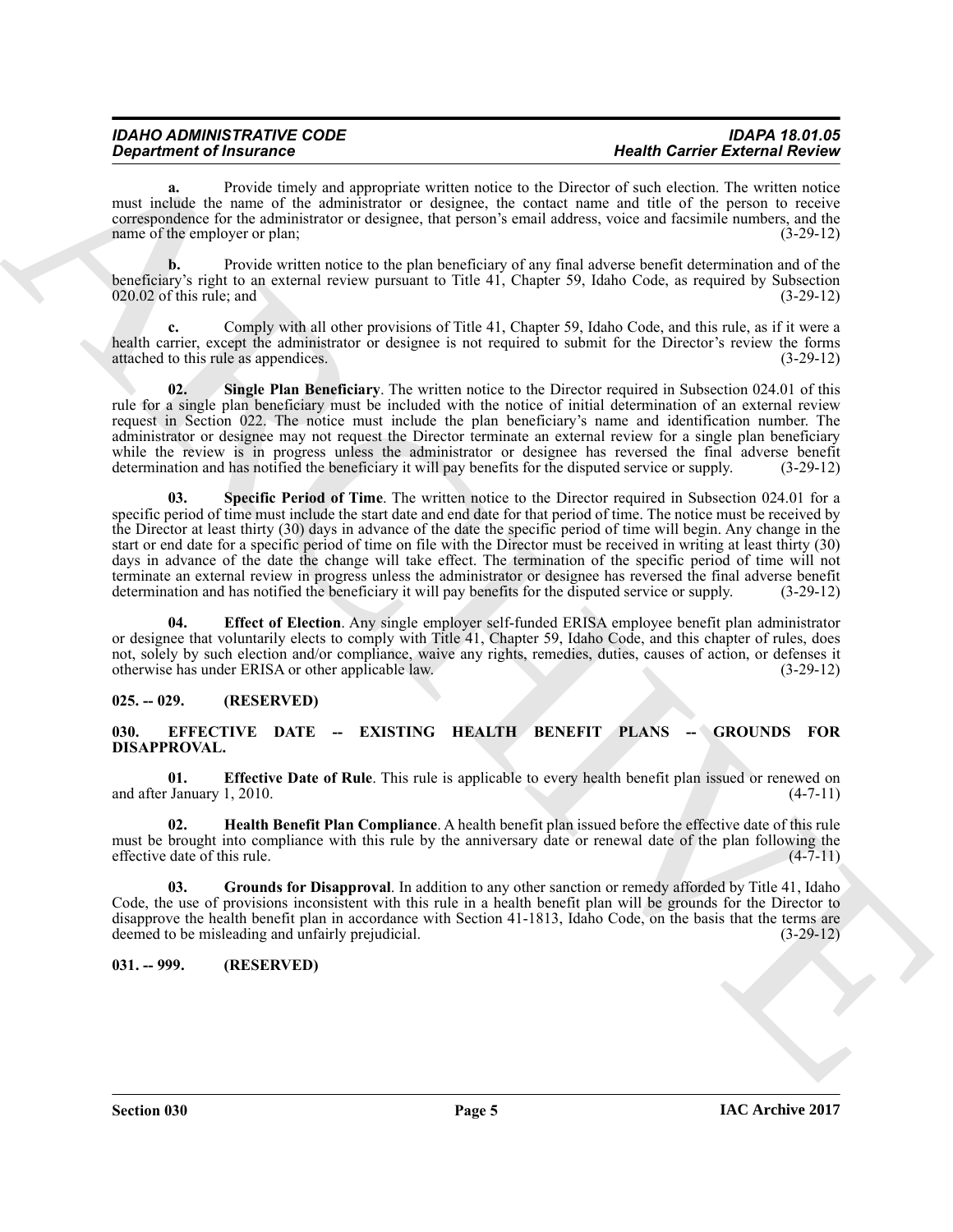# **APPENDICES:**

- A Health Carrier Disclosures "Your Right to an Independent External Review
- B Health Carrier Notice "Notice of Your Right to an Independent External Review"
- C-1 Authorization for Release of Medical Records<br>C-2 Authorization for Release of Drug or Alcohol
- C-2 Authorization for Release of Drug or Alcohol Abuse Records and Psychotherapy Notes
	- Health Carrier's Notice of Initial Determination

# **Appendix A**

The summary description below provides an acceptable format approved by the director as meeting the requirements of Idaho Code Section 41-5916. A health carrier may change the terms "you, your" to "covered person" and "we, our" to the health carrier's name, or similar references consistent with the health carrier's typical terminology.

# **YOUR RIGHT TO AN INDEPENDENT EXTERNAL REVIEW**

**Please read this notice carefully. It describes a procedure for review of a disputed health claim by a qualified professional who has no affiliation with your health plan. If you request an independent external review of your claim, the decision made by the independent reviewer will be binding and final on the health carrier. You will have the right to further review of your claim by a court, arbitrator, mediator or other dispute resolution entity only if your plan is subject to the Employee Retirement Income Security Act of 1974 (ERISA), as more fully explained below under "Binding Nature of the External Review Decision."**

If we issue a final adverse benefit determination of your request to provide or pay for a health care service or supply, you may have the right to have our decision reviewed by health care professionals who have no association with us. You have this right only if our denial decision involved:

The medical necessity, appropriateness, health care setting, level of care, or effectiveness of your health care service or supply, or

Our determination your health care service or supply was investigational.

**Bestimant of Insurance**<br>
APPENDICES:<br>
APPENDICES:<br>
ARPENDICES:<br>
A Conservation Conservation Conservation Conservation Conservation Conservation Conservation Conservation Conservation Conservation Conservation Conservatio You must first exhaust our internal grievance and appeal process. Exhaustion of that process includes completing all levels of appeal, or unless you requested or agreed to a delay, our failure to respond to a standard appeal within 35 days in writing or to an urgent appeal within three business days of the date you filed your appeal. We may also agree to waive the exhaustion requirement for an external review request. You may file for an internal urgent appeal with us and for an expedited external review with the Idaho Department of Insurance at the same time if your request qualifies as an "urgent care request" defined below.

You may submit a written request for an external review to:

Idaho Department of Insurance ATTN: External Review 700 W State St., 3rd Floor Boise ID 83720-0043

For more information and for an external review request form:

See the department's website at http://www.doi.idaho.gov, or Call the department's telephone number, (208) 334-4250, or toll-free in Idaho, 1-800-721-3272.

You may represent yourself in your request or you may name another person, including your treating health care provider, to act as your authorized representative for your request. If you want someone else to represent you, you must include a signed "Appointment of an Authorized Representative" form with your request.

**Section 030 Page 6**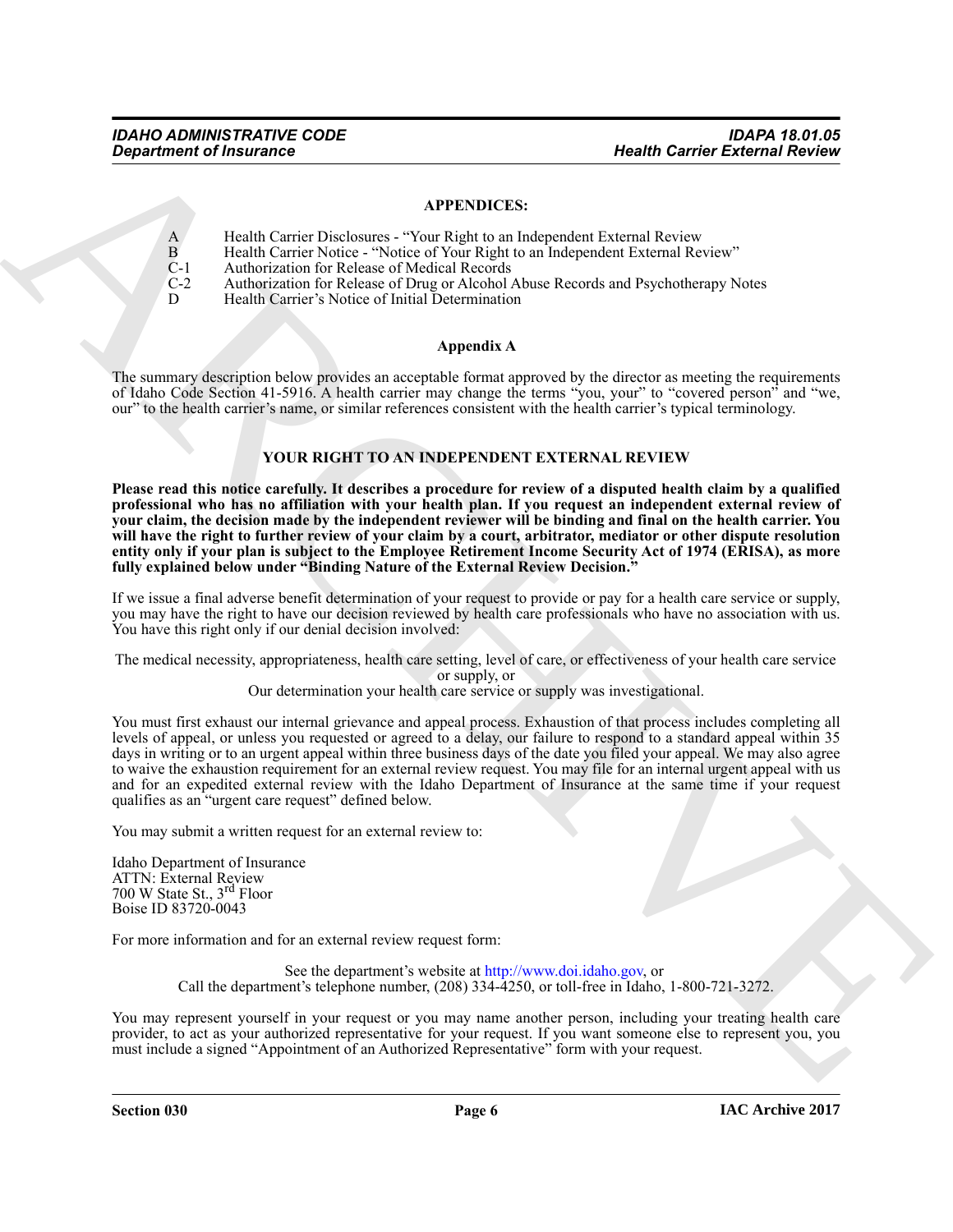# *IDAHO ADMINISTRATIVE CODE IDAPA 18.01.05*

Your written external review request to the Department of Insurance must include a completed form authorizing the release of any of your medical records the independent review organization may require to reach a decision on the external review, including any judicial review of the external review decision pursuant to ERISA, if applicable. The department will not act on an external review request without your completed authorization form.

If your request qualifies for external review, our final adverse benefit determination will be reviewed by an independent review organization selected by the department. We will pay the costs of the review.

**Standard External Review Request:** You must file your written external review request with the department within four months after the date we issue a final notice of denial.

- **1.** Within seven days after the department receives your request, the department will send a copy to us.
- **2.** Within 14 days after we receive your request from the department, we will review your request for eligibility. Within five business days after we complete that review, we will notify you and the department in writing if your request is eligible or what additional information is needed. If we deny your eligibility for review, you may appeal that determination to the department.
- **3.** If your request is eligible for review, the department will assign an independent review organization to your review within seven days of receipt of our notice. The department will also notify you in writing.
- **4.** Within seven days of the date you receive the department's notice of assignment to an independent review organization, you may submit any additional information in writing to the independent review organization that you want the organization to consider in its review.
- **5.** The independent review organization must provide written notice of its decision to you, to us and to the department within 42 days after receipt of an external review request.

**Expedited External Review Request:** You may file a written "urgent care request" with the department for an expedited external review of a pre-service or concurrent service denial. You may file for an internal urgent appeal with us and for an expedited external review with the department at the same time.

**"Urgent care request"** means a claim relating to an admission, availability of care, continued stay or health care service for which the covered person received emergency services but has not been discharged from a facility, or any pre-service or concurrent care claim for medical care or treatment for which application of the time periods for making a regular external review determination:

- **1.** Could seriously jeopardize the life or health of the covered person or the ability of the covered person to regain maximum function;
- **2.** In the opinion of the treating health care professional with knowledge of the covered person's medical condition, would subject the covered person to severe pain that cannot be adequately managed without the disputed care or treatment; or
- **3.** The treatment would be significantly less effective if not promptly initiated.

The department will send your request to us. We will determine, no later than the second full business day, if your request is eligible for review. We will notify you and the department no later than one business day after our decision if your request is eligible. If we deny your eligibility for review, you may appeal that determination to the department.

**Operations of Francesco Constraints of the Upperature of the case of Constraints of Constraints of Constraints of the Constraints of Constraints of the Constraints of Constraints of Constraints of Constraints of Constrai** If your request is eligible for review, the department will assign an independent review organization to your review upon receipt of our notice. The department will also notify you. The independent review organization must provide notice of its decision to you, to us and to the department within 72 hours after the date of receipt of the external review request. The independent review organization must provide written confirmation of its decision within 48 hours of notice of its decision. If the decision reverses our denial, we will notify you and the department of our intent to pay the covered benefit as soon as reasonably practicable, but not later than one business day after receiving notice of the decision.

**Binding Nature of the External Review Decision:** If your plan is subject to federal ERISA laws (generally, any plan offered through an employer to its employees), the external review decision by the independent review organization will be final and binding on us. You may have additional review rights provided under federal ERISA laws.

If your plan is not subject to ERISA requirements, the external review decision by the independent review organization will be final and binding on both you and us. **This means that if you elect to request external review, you will be bound by the decision of the independent review organization. You will not have any further**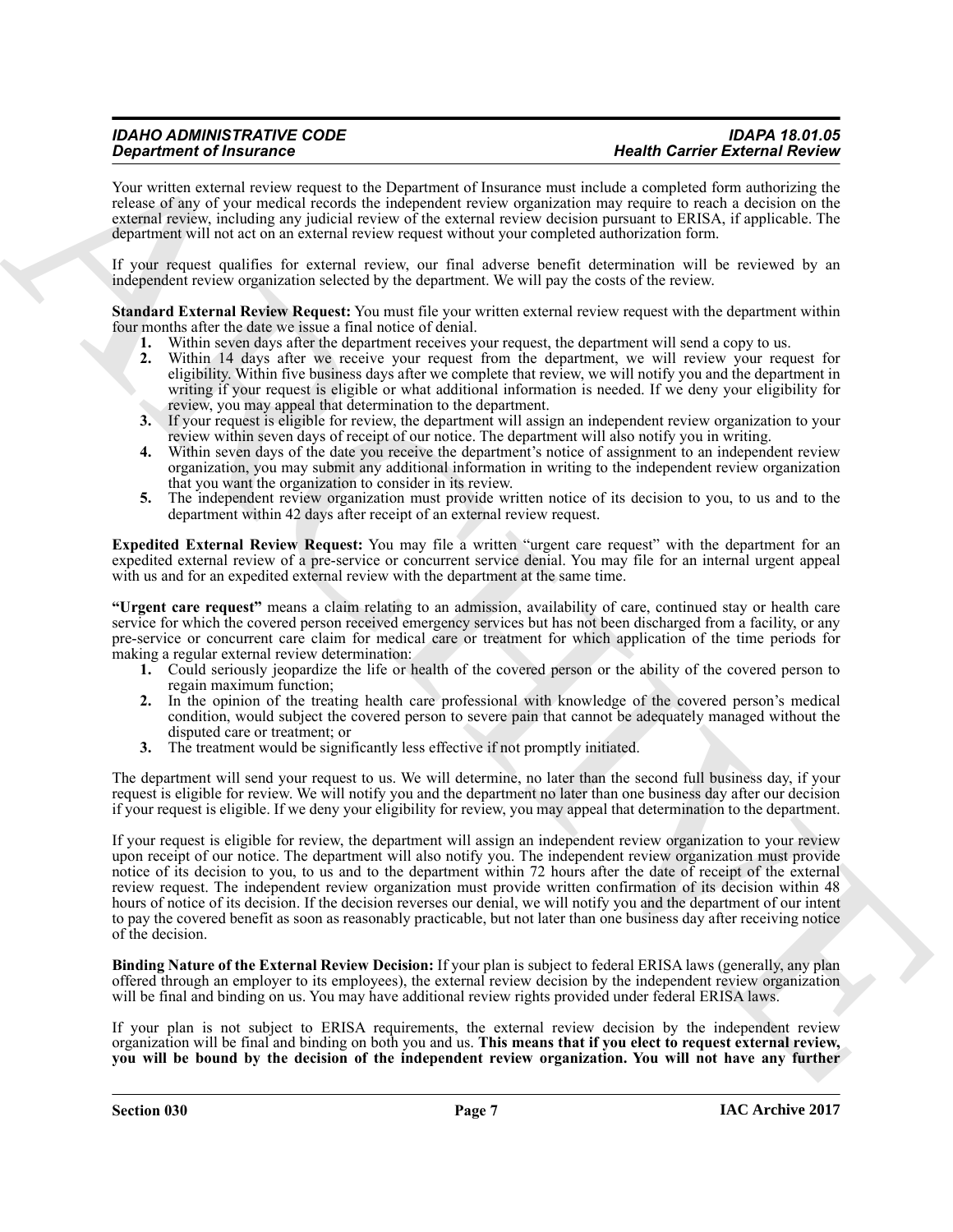# *IDAHO ADMINISTRATIVE CODE IDAPA 18.01.05*

**opportunity for review of our denial after the independent review organization issues its final decision.** If you choose not to use the external review process, other options for resolving a disputed claim may include mediation, arbitration or filing an action in court.

Under Idaho law, the independent review organization is immune from any claim relating to its opinion rendered or acts or omissions performed within the scope of its duties unless performed in bad faith or involving gross negligence.

# **Appendix B**

The notice below provides an acceptable format approved by the director as meeting the requirements of Idaho Code Section 41-5905. A health carrier may change the terms "you, your" to "covered person" and "we, our" to the health carrier's name, or similar references consistent with the health carrier's typical terminology.

# **NOTICE OF YOUR RIGHT TO AN INDEPENDENT EXTERNAL REVIEW**

**Operation of Francesco C<sup>orresp</sup>t that the theoretical review specifical times is the correspondent of the correspondent in the correspondent of the correspondent of the correspondent of the correspondent of the correspo Please read this notice carefully. It describes a procedure for review of a disputed health claim by a qualified professional who has no affiliation with your health plan. If you request an independent external review of your claim, the decision made by the independent reviewer will be binding and final on the health carrier. You will have the right to further review of your claim reviewed by a court, arbitrator, mediator or other dispute resolution entity only if your plan is subject to the Employee Retirement Income Security Act of 1974 (ERISA) -- see below under "Binding Nature of the External Review Decision" for more information.**

We have denied your request to provide or pay for a health care service or supply. You may have the right to have our decision reviewed by health care professionals who have no association with us. You have this right only if our denial decision involved:

- The medical necessity, appropriateness, health care setting, level of care, or effectiveness of your health care service or supply, or
- Our determination your health care service or supply was investigational.

**No later than four months from the date of this denial**, you may submit a written request for an external review to:

Idaho Department of Insurance ATTN: External Review 700 W State St., 3rd Floor Boise ID 83720-0043

For more information and for an external review request form:

- See the department's website at http://www.doi.idaho.gov, or
- Call the department's telephone number, (208) 334-4250, or toll-free in Idaho, 1-800-721-3272.

You may represent yourself in your request or you may name another person, including your treating health care provider, to act as your authorized representative for your request. If you want someone else to represent you, you must include a signed "Appointment of an Authorized Representative" form with your request.

Your written external review request to the Department of Insurance must include a completed form authorizing the release of any of your medical records the independent review organization may require for review to reach a decision on the external review. The department will not act on an external review request without your completed authorization form.

If your request qualifies for external review, our decision will be reviewed by an independent review organization selected by the department. We will pay the costs of the review.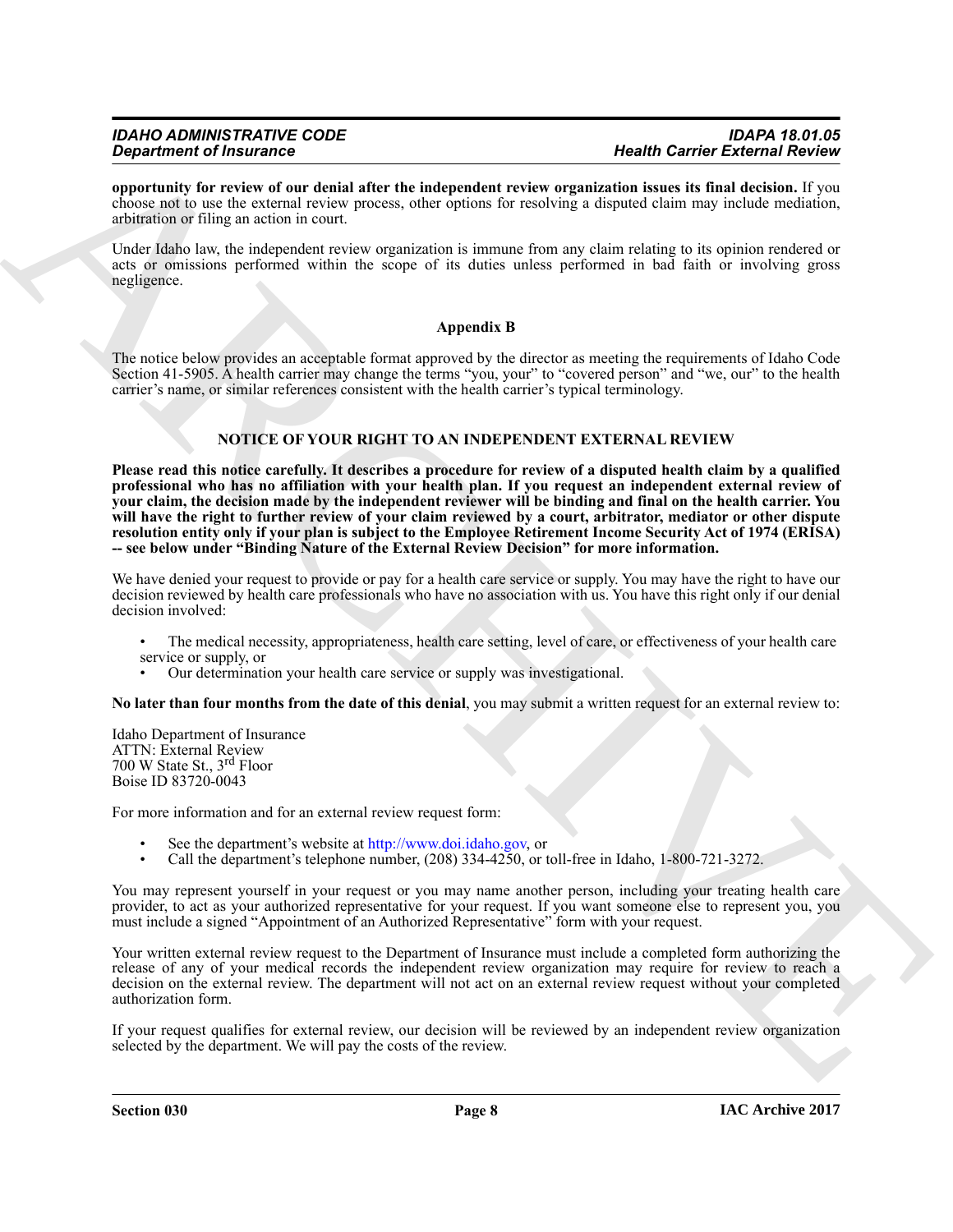**Standard External Review Request:** You must file your written external review request with the department **within four months** after the date we issued this notice of denial.

**1.** Within seven days after the department receives your request, the department will send a copy to us.

- **2.** Within 14 days after we receive your request from the department, we will review your request for eligibility. Within five business days after we complete that review, we will notify you and the department in writing if your request is eligible or what additional information is needed. If we deny your eligibility for review, you may appeal that determination to the department.
- **3.** If your request is eligible for review, the department will assign an independent review organization to your review within seven days of receipt of our notice. The department will also notify you in writing.
- **4.** Within seven days of the date you receive the department's notice of assignment to an independent review organization, you may submit any additional information in writing to the independent review organization that you want the organization to consider in its review.
- **5.** The independent review organization must provide written notice of its decision to you, to us and to the department within 42 days after receipt of an external review request.

**Expedited External Review Request:** You may file a written "urgent care request" with the department for an expedited external review of a pre-service or concurrent service denial. You may file for an internal urgent appeal with us and for an expedited external review with the department at the same time.

**"Urgent care request"** means a claim relating to an admission, availability of care, continued stay or health care service for which the covered person received emergency services but has not been discharged from a facility, or any pre-service or concurrent care claim for medical care or treatment for which application of the time periods for making a regular external review determination:

- **1.** Could seriously jeopardize the life or health of the covered person or the ability of the covered person to regain maximum function;
- **2.** In the opinion of the treating health care professional with knowledge of the covered person's medical condition, would subject the covered person to severe pain that cannot be adequately managed without the disputed care or treatment; or
- **3.** The treatment would be significantly less effective if not promptly initiated.

The department will send your request to us. We will determine, no later than the second full business day, if your request is eligible for review. We will notify you and the department no later than one business day after our decision if your request is eligible. If we deny your eligibility for review, you may appeal that determination to the department.

**Dependent of Franchise Counter of the control of the state of the state of the state of the state of the state of the state of the state of the state of the state of the state of the state of the state of the state of th** If your request is eligible for review, the department will assign an independent review organization to your review upon receipt of our notice. The department will also notify you. The independent review organization must provide notice of its decision to you, to us and to the department within 72 hours after the date of receipt of the external review request. The independent review organization must provide written confirmation of its decision within 48 hours of notice of its decision. If the decision reverses our denial, we will notify you and the department of our intent to pay the covered benefit as soon as reasonably practicable, but not later than one business day after receiving notice of the decision.

#### **Binding Nature of the External Review Decision:** *[NOTE TO HEALTH CARRIERS: The carrier must include one of the applicable paragraphs below for the covered person's health benefit plan.]*

*[*Your plan is subject to federal ERISA laws (generally, any plan offered through an employer to its employees). The external review decision by the independent review organization will be final and binding on the health insurer, but you may have additional review rights provided under federal ERISA laws.*]*

*[*The external review decision by the independent review organization will be final and binding on both you and us. **This means that if you elect to request external review of your claim, you will be bound by the decision of the independent review organization. You will not have any further opportunity for review of your claim after the independent review organization issues its final decision.** If you choose not to use the external review process, other options for resolving a disputed claim may include mediation, arbitration or filing an action in court.*]*

Under Idaho law, the independent review organization is immune from any claim relating to its opinion rendered or acts or omissions performed within the scope of its duties unless performed in bad faith or involving gross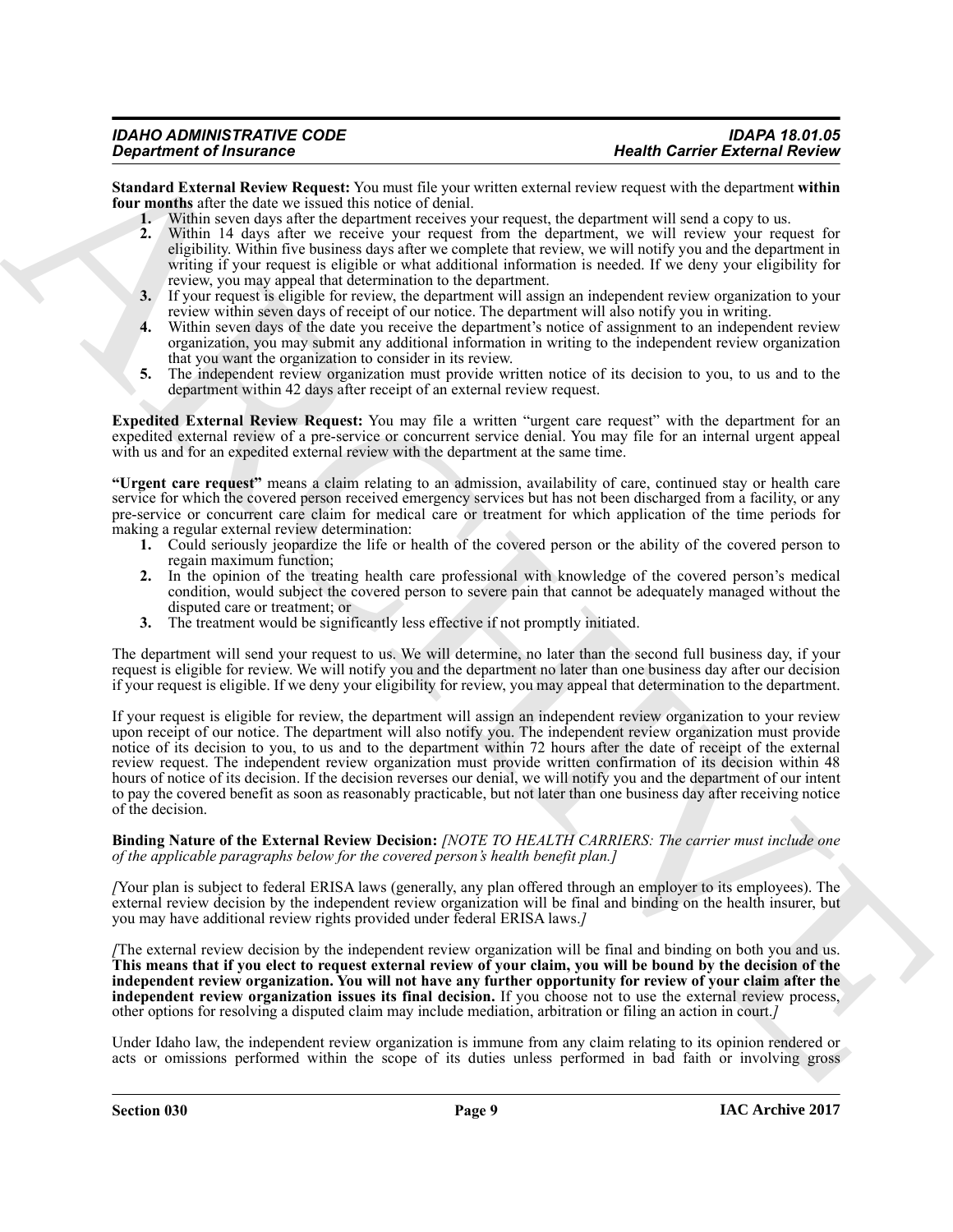negligence.

**Appendix C-1**



# **AUTHORIZATION FOR RELEASE OF MEDICAL RECORDS**

I have requested an external review pursuant to Idaho Code Section 41-5906. In order to obtain that review, I understand that I must sign below to authorize my health carrier, whose decision is the subject of this request, and its subcontractors and all applicable medical providers, to release all information relating to the decision to be reviewed including, but not limited to, my files and medical record information, which may include mental health information to the Idaho Department of Insurance (DOI). I authorize the DOI to provide or to instruct the health carrier and/or its subcontractors and providers to provide such information to the independent review organization (IRO) assigned by the DOI to perform the external review.

ARCHIVE I, \_\_\_\_\_\_\_\_\_\_\_\_\_\_\_\_\_\_\_\_\_\_\_\_, hereby reaffirm my request for an external review. I attest that the information provided in this request is true and accurate to the best of my knowledge. I authorize my health carrier, its subcontractors and agents, and my health care providers to release all relevant medical or treatment records to the independent review organization (IRO) and the Idaho Department of Insurance (DOI). I understand the IRO will use this information to make a determination on my external review and the information will be kept confidential and not be released to anyone else. This release is valid for one year unless it expires sooner upon the IRO rendering a final decision or upon revocation. I understand that the decision of the IRO may be binding and that neither the DOI nor the IRO may authorize services in excess of those covered by my health plan.

I acknowledge that I may revoke this authorization at any time. My revocation will be effective upon receipt, but will not affect actions already taken on the basis of the authorization. In any event, this authorization expires upon the IRO rendering a final decision regarding this external review.

Signature of Covered Person (or authorized representative)\* Date

\*(Parent, Guardian, Conservator or Other - Please Specify)

Printed Name of Authorized Representative

Complete the following form only if applicable: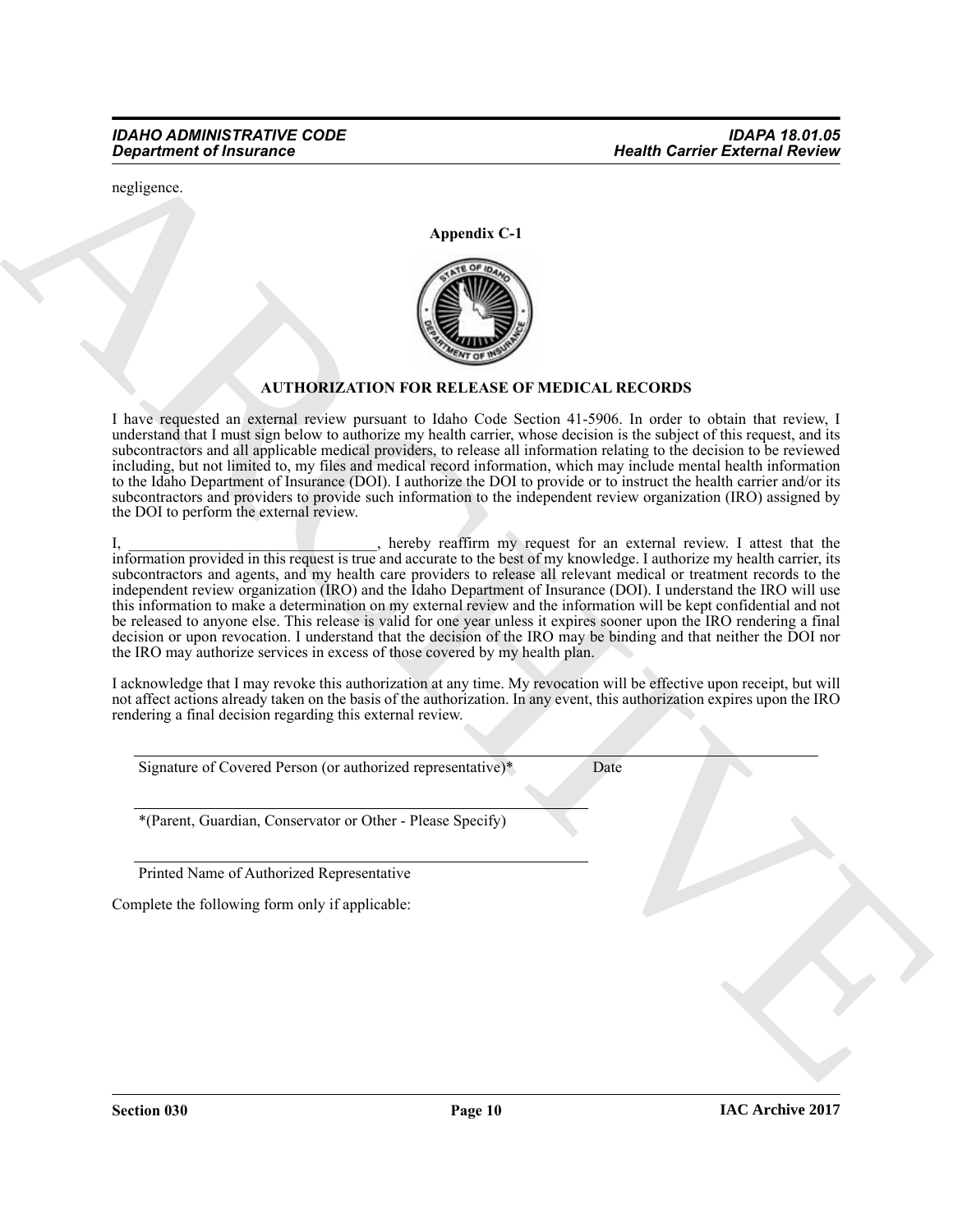**Appendix C-2**



# **AUTHORIZATION FOR RELEASE OF DRUG OR ALCOHOL ABUSE RECORDS AND PSYCHOTHERAPY NOTES**

**From Control Control Control Control Control Control Control Control Control Control Control Control Control Control Control Control Control Control Control Control Control Control Control Control Control Control Control** I have requested an external review pursuant to Idaho Code Section 41-5906. In order to obtain that review, I understand that I must sign below to authorize my health carrier, whose decision is the subject of this request, and its subcontractors and all applicable medical providers, to release all information relating to the decision to be reviewed including, but not limited to, my files and medical record information, which may include mental health information to the Idaho Department of Insurance (DOI). I authorize the DOI to provide or to instruct the health carrier and/or its subcontractors and providers to provide such information to the independent review organization (IRO) assigned by the DOI to perform the external review. I acknowledge that information to be used or disclosed as a result of this authorization may include records that are protected by federal and/or state laws applicable to substance abuse and psychotherapy. I SPECIFICALLY AUTHORIZE THE RELEASE OF CONFIDENTIAL INFORMATION RELATING TO PSYCHOTHERAPY, DRUG AND/OR ALCOHOL ABUSE. The recipient of drug and/or alcohol abuse and psychotherapy information disclosed as a result of this authorization will need my further written authorization to re-disclose this information.

I, hereby reaffirm my request for an external review. I attest that the information provided in this request is true and accurate to the best of my knowledge. I authorize my health carrier, its subcontractors and agents, and my health care providers to release all relevant medical or treatment records to the independent review organization (IRO) and the Idaho Department of Insurance (DOI). I SPECIFICALLY AUTHORIZE THE RELEASE OF CONFIDENTIAL INFORMATION RELATING TO PSYCHOTHERAPY, DRUG AND/OR ALCOHOL ABUSE. I understand the IRO will use this information to make a determination on my external review and the information will be kept confidential and not be released to anyone else. This release is valid for one year unless it expires sooner upon the IRO rendering a final decision or upon revocation. I understand that the decision of the IRO may be binding and that neither the DOI nor the IRO may authorize services in excess of those covered by my health plan.

I acknowledge that I may revoke this authorization at any time. My revocation will be effective upon receipt, but will not affect actions already taken on the basis of the authorization. In any event, this authorization expires upon the IRO rendering a final decision regarding this external review.

Signature of Covered Person (or authorized representative)\* Date

\*(Parent, Guardian, Conservator or Other - Please Specify)

Printed Name of Authorized Representative

\*Parent (if patient is under 18 years old), guardian (if other than patient), conservator, attorney or other. If other than parent of minor, attach a written authorization to represent patient.

Return to: **Idaho Dept of Insurance PO Box 83720 Boise, ID 83720-0043**

**Section 030 Page 11**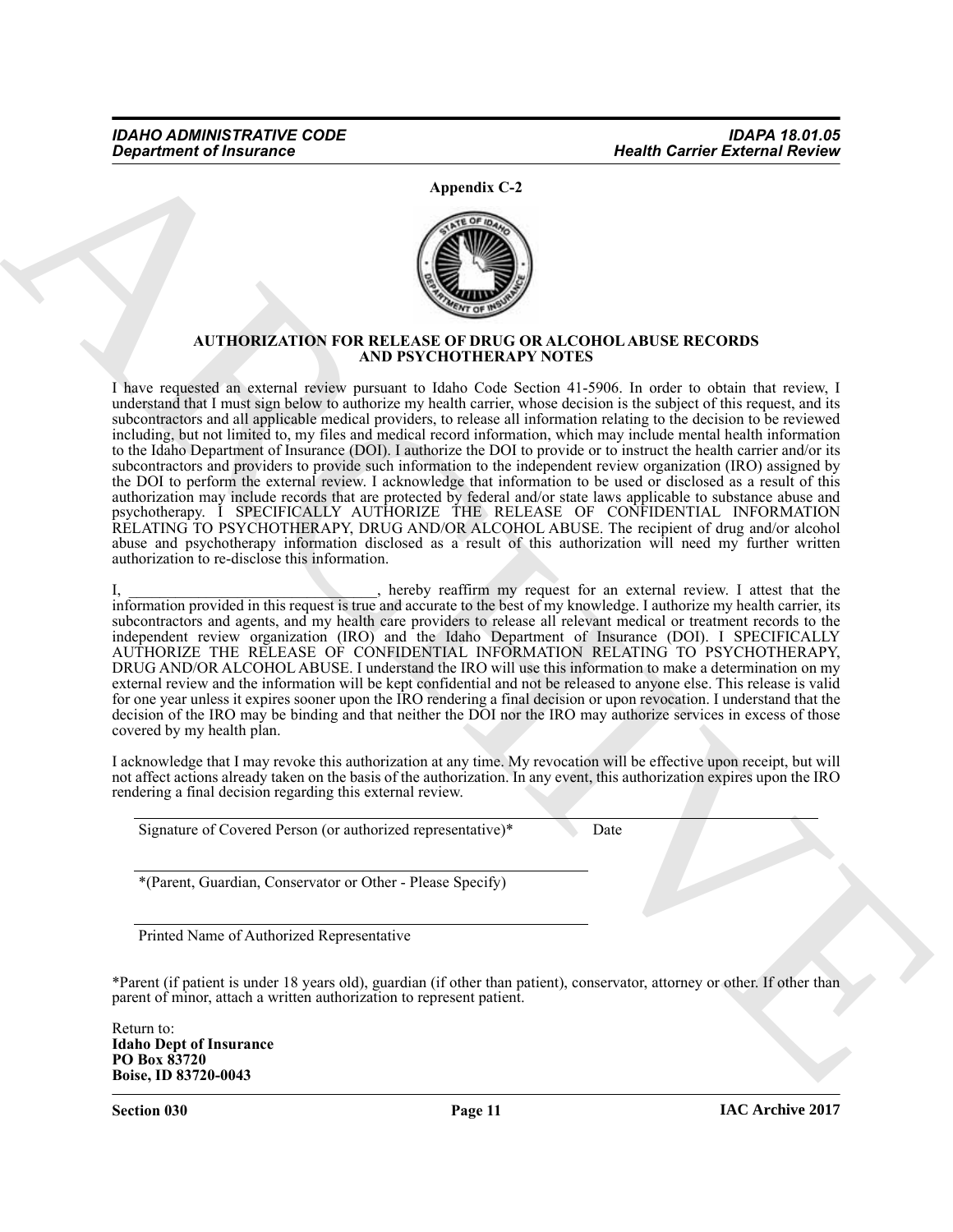# **Appendix D**

#### **HEALTH CARRIER'S NOTICE OF INITIAL DETERMINATION**

*[Date]*

*[Covered Person/Authorized Representative]*

*[Address]*

#### RE: Initial Determination of Your Request for an External Review

We completed our preliminary review of your request for an external review sent to us by the Idaho Department of Insurance. As part of our review, we considered:

- **1.** Eligibility of the covered person under the health benefit plan at the time the health care service was requested, or, for a post-service review, the health care service was performed;
- **2.** If the health care service is a covered service under the health benefit plan, except for our determination the health care service does not meet our requirements for medical necessity, appropriateness, health care setting, level of care or effectiveness, or the service or supply is investigational;
- **3.** If the covered person has exhausted our internal grievance process, or if we failed to provide a timely determination for a grievance under that process; or if we waived the exhaustion requirement under that process; or if we failed to strictly follow our duties in affording a timely, full and fair opportunity for you to take advantage of that grievance process; or if the request qualifies as an urgent care request and you've simultaneously applied for an expedited internal review; and
- **4.** All information and forms required to process an external review, including your signed authorization to disclose protected health information.

#### [*If the request is complete and eligible for review:*

We determined your request is complete and eligible for external review. We sent a copy of this notice to the Idaho Department of Insurance. The Department of Insurance will assign an independent review organization to perform the review and will notify you of the name of that organization.]

#### [*OR if the request is not complete:*

We have determined your request is not complete. In order to complete your request, you must provide the following: *(Provide details of what information or materials are needed to make the request complete.)]*

# [*OR if the request is not eligible for external review:*

We have determined your request is not eligible for external review. Your request is ineligible for the following reasons: *(Provide details of the reasons for denial.)*

**Health Carrier Griesconic Control Control Control Control Control Control Control Control Control Control Control Control Control Control Control Control Control Control Control Control Control Control Control Control Co** If you disagree with our initial determination that your request is ineligible, you may file a written appeal with the Director of the Idaho Department of Insurance within 30 days of the date of this notice. Your appeal must include adequate detail and documentation to show proof of your eligibility. The Director may determine a request is eligible based on the terms and conditions of the covered person's health benefit plan and the applicable provision of Idaho Code, Title 41, Chapter 59.]

#### *[Include the following for all notices:]*

For further information, please contact the Idaho Department of Insurance, (208) 334-4250, or toll-free, 1-800-721- 3272. The department's fax number is (208) 334-4398. The department's website is http://www.doi.idaho.gov.

Sincerely,

#### *[Health Carrier]*

C: Idaho Department of Insurance/External Review